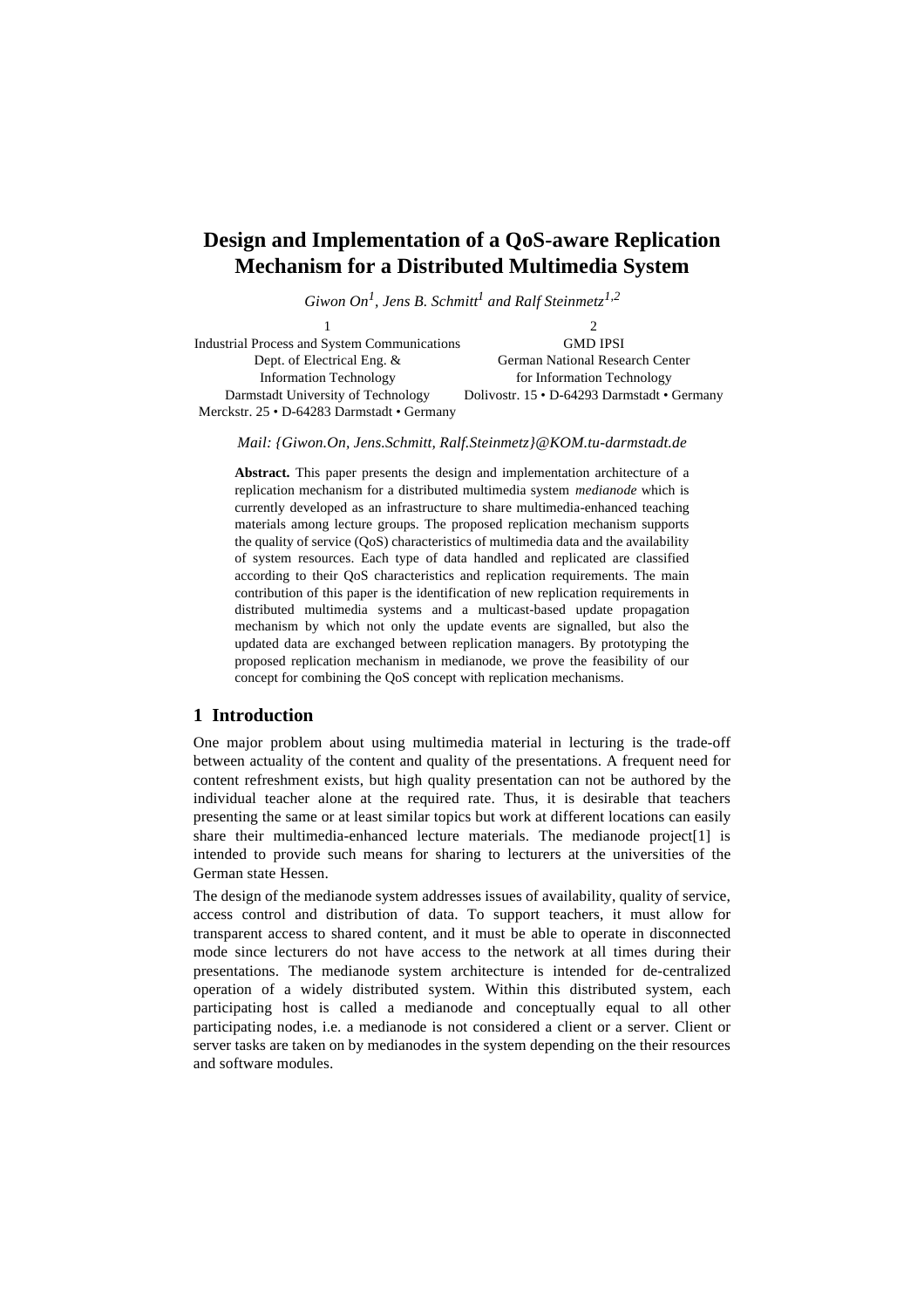Replication is the maintenance of on-line copies of data and other resources $[2, 5]$ . Replication of presentation materials and meta-data is an important key to providing high availability, fault tolerance and quality of service (QoS) in distributed multimedia systems[21], and in particular in medianode. For example, when a user requires access (read/write) to a presentation which comprises audio/video data and some resources which are not available in the local medianode at this point of time, a local replication manager copies the required data from their original location and puts it into either one of the medianodes located nearby or the local medianode without requiring any user interaction (user transparent). This function enhances the total performance of medianode by reducing the response delay that is often caused due to insufficient system resources, such as memory, CPU time, and network bandwidth, at a given service time. Furthermore, because of the available replica in the local medianode, the assurance that users can continue their presentation in a situation of network disconnection, is significantly higher than without replica.

The structure of the paper is as follows. In Section 2, we give an overview of related work. The merits and limitations of existing replication mechanisms are discussed and a comparison of our approach with previous work is given. Section 3 presents our replication system model. We define the scope of our replication mechanism in medianode and present the characteristics of presentational media types, for which we identify a need for new replica units and granularity. We also describe the proposed replication maintenance concept, e.g. how and when replicas are created and how the updates are signalled and transported. In Section 4, we present our prototype implementation architecture. It describes operation flows in medianode with and without replication system. We conclude the paper with a summary of our work and an outlook towards possible future extensions of our replication mechanism in Section 5.

## **2 Related Works**

Several approaches to replication have already been proposed. The approaches differ for distributed file systems from those for Internet-based distributed web servers and those for transaction-based distributed database systems. Well-known replication systems in distributed file systems are AFS[6], Coda[7], Rumor[13], Roam[14] and Ficus[16] which keep the file service semantics of Unix. Therefore, they support to develop applications based on them. They are based either on a client-server model or a peer-to-peer model. Often they use optimistic replication which can hide the effects of network latencies. Their replication granularity is mostly the file system volume, with a large size and low number of replicas. There is some work on optimization for these examples concerning of update protocol and replica unit. To keep the delay small and therefore maintain real-time interaction, it was desirable to use an unreliable transport protocol such as UDP. In the earlier phases, many approaches used unicastbased data exchange, by which the replication managers communicated with each other one-to-one. This caused large delays and prevented real-time interaction. To overcome this problem, multicast-based communication has used recently [9, 11, 12, 17]. For Coda, the RPC2 protocol is used for multicast-based update exchange, which provides with the *Side Effect Descriptor* transmission of large files.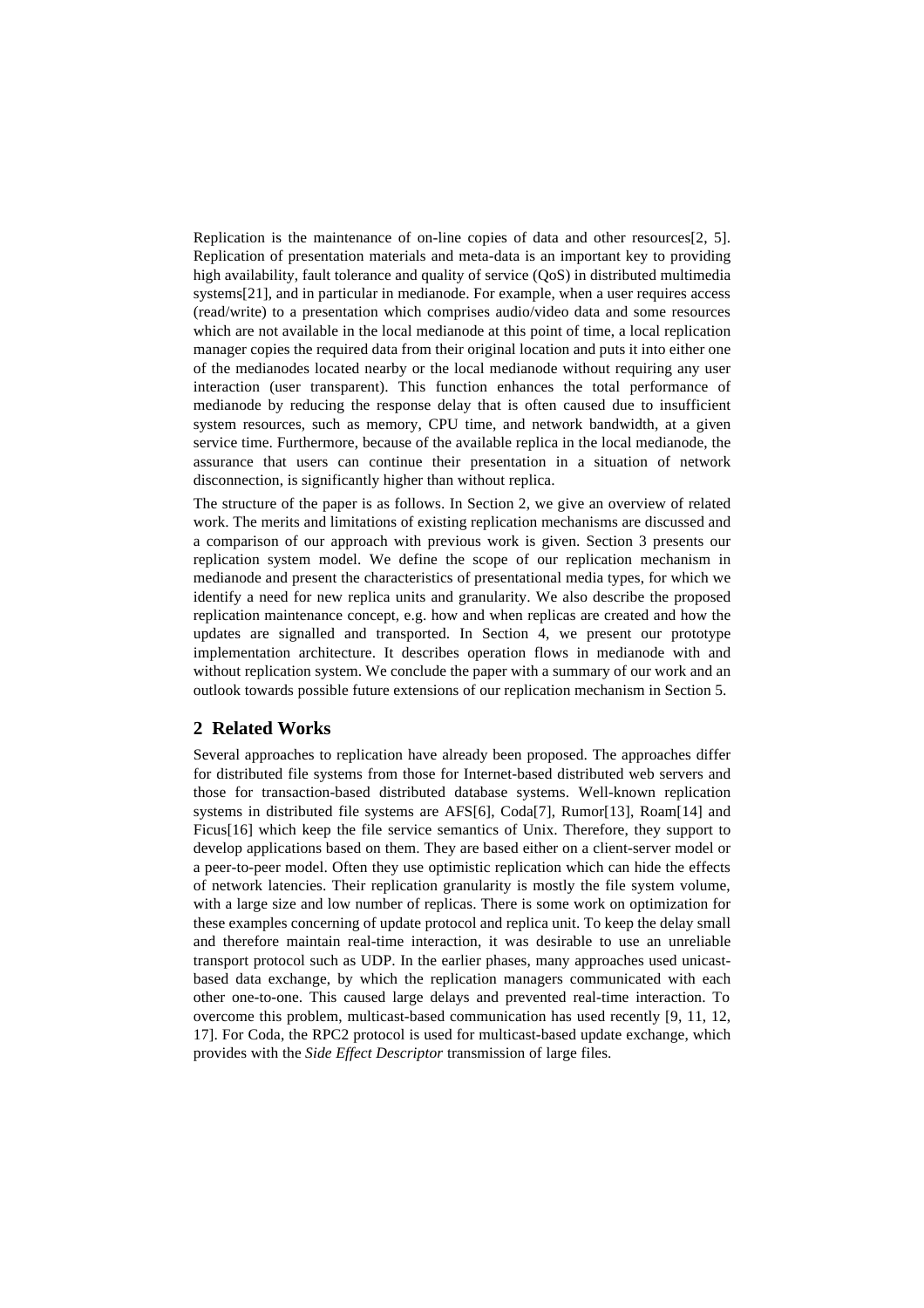For limiting the amount of storage used by a particular replica, Rumor and Roam developed the selective replication scheme[18]. A particular user, who only needs a few of the files in a volume, can control which files to store in his local replica with selective replication. A disadvantage of selective replication is the 'full backstoring' mechanism: if a particular replica stores a particular file in a volume, all directories in the path of that file in the replicated volume must also be stored.

JetFile[9] is a prototyped distributed file system which uses multicast communication and optimistic strategies for synchronization and distribution. The main merit of JetFile is its multicast-based callback mechanism by which the components of JetFile, such as file manager and versioning manager interact to exchange update information. Using the multicast-based callback, JetFile distributes the centralized update information which is normally kept by the server over a number of multicast routers. However, the multicast callbacks in JetFile are not guaranteed to actually reach all replication peers, and the centralized versioning server, which is responsible for serialization of all updates, can lead to a overloaded system state. Furthermore, none of the existing replication systems supports quality of service (QoS) characteristics of (file) data which they handle and replicate.

# **3 Replication System Model**

#### **3.1 Design Goals and Scope of our Replication System**

By analysing the service requirements distributed multimedia systems for the example of medianode, we identified a number of issues that the design of our replication system needs to address:

- **High availability:** The replication system in medianode should enable data/service access in both connected and disconnected operation modes. Users can keep multiple copies of their files on different medianodes that are distributed geographically across several universities in the state of Hessen.
- **Consistency:** Concurrent updates and system failures can lead to replicas not being consistent any more, i.e. *stale* state. The replication system should offer mechanisms for both resolving conflicts and keeping consistency between multiple replicas and their updates.
- **Location and access transparency:** Users do not need to know where presentation resources are physically located and how these resources are accessed.
- **Cost efficient update transport:** Due to the limitation of system and network resources, the replication system should use multicast-based transport mechanism for exchanging updates to reduce resource utilization.
- **QoS support:** The specific characteristics of presentational data, especially of multimedia data should be supported by the proposed replication mechanism.

In medianode, we mainly focus on the replication service for accessing data in terms of '*inter-medianode*', i.e. between medianodes, by providing replica maintenance in each medianode. Consequently, a replication manager can be implemented as one or a set of medianode's bow instances in each medianode. The replication managers communicate among each other to exchange update information through the whole medianodes.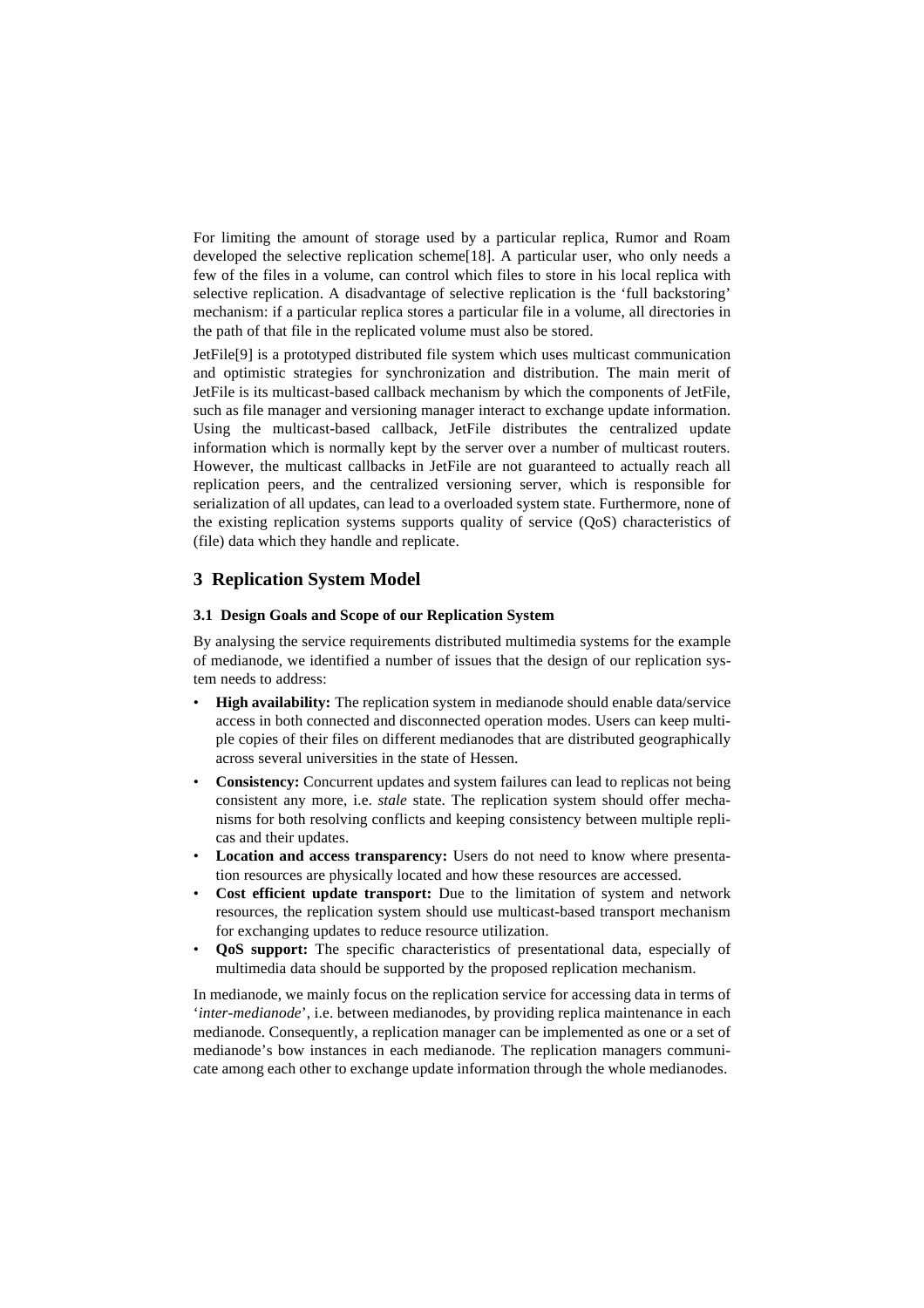## **3.2 Different Types of Presentation Data**

Data organization comprises the storage of content data as well as meta information about this content data in a structured way. The typical data types which can be identified in medianode are described in [3]. Table 1 shows an overview of these data types with their characteristics.

| target data                 | availabilit<br>y req. | consistency<br>req. | persis<br>tency | update<br>frequency | data<br>size     | <b>OoS</b><br>playback |
|-----------------------------|-----------------------|---------------------|-----------------|---------------------|------------------|------------------------|
| presentation<br>description | high                  | middle<br>(high)    | yes             | low                 | small/<br>middle | not required           |
| organizational<br>data      | high                  | high                | yes             | low                 | small            | not required           |
| file/data<br>description    | high                  | middle              | yes             | middle              | small            | not required           |
| multimedia<br>resources     | high                  | middle              | yes             | middle              | large            | required               |
| system<br>resources         | middle<br>(low)       | middle              | no              | high                | small            | not required           |
| user session/<br>token      | high                  | high                | no              | high                | small            | not required           |

**Table 1: Data categories and their characteristics in medianode**

## **3.3 Classification of Target Replicas**

As argued in subsection 3-1, the main goal of replication is to provide availability of medianode's services and to decrease the response time for accesses to data located on other medianodes. To meet this goal, data which is characterized by a high availability requirement (See Table 1) should be replicated among the running medianodes. We classify different types of target replicas according to their granularity (data size), requirement of QoS support, update frequency and whether their data type is 'persistent' or not ('volatile'). Indeed, there are three classes of replicas in medianode:

- *• Truereplicas* which are persistent and of large size. Content files of any media type, which also may be parts of presentation files are Truereplicas. Truereplicas are the only replica type from the three types, to which the end users have access for direct manipulation (updating). On the other side, these are also the only replica type which requires the support of really high availability and OoS provision.
- *Metareplicas* (replicated metadata objects) that are persistent and of small size. An example would be a list medianodes (sites) which currently contain an up-to-date copy of a certain file. This list itself is replicated to increase its availability and improve performance. A metareplica is a replica of this list.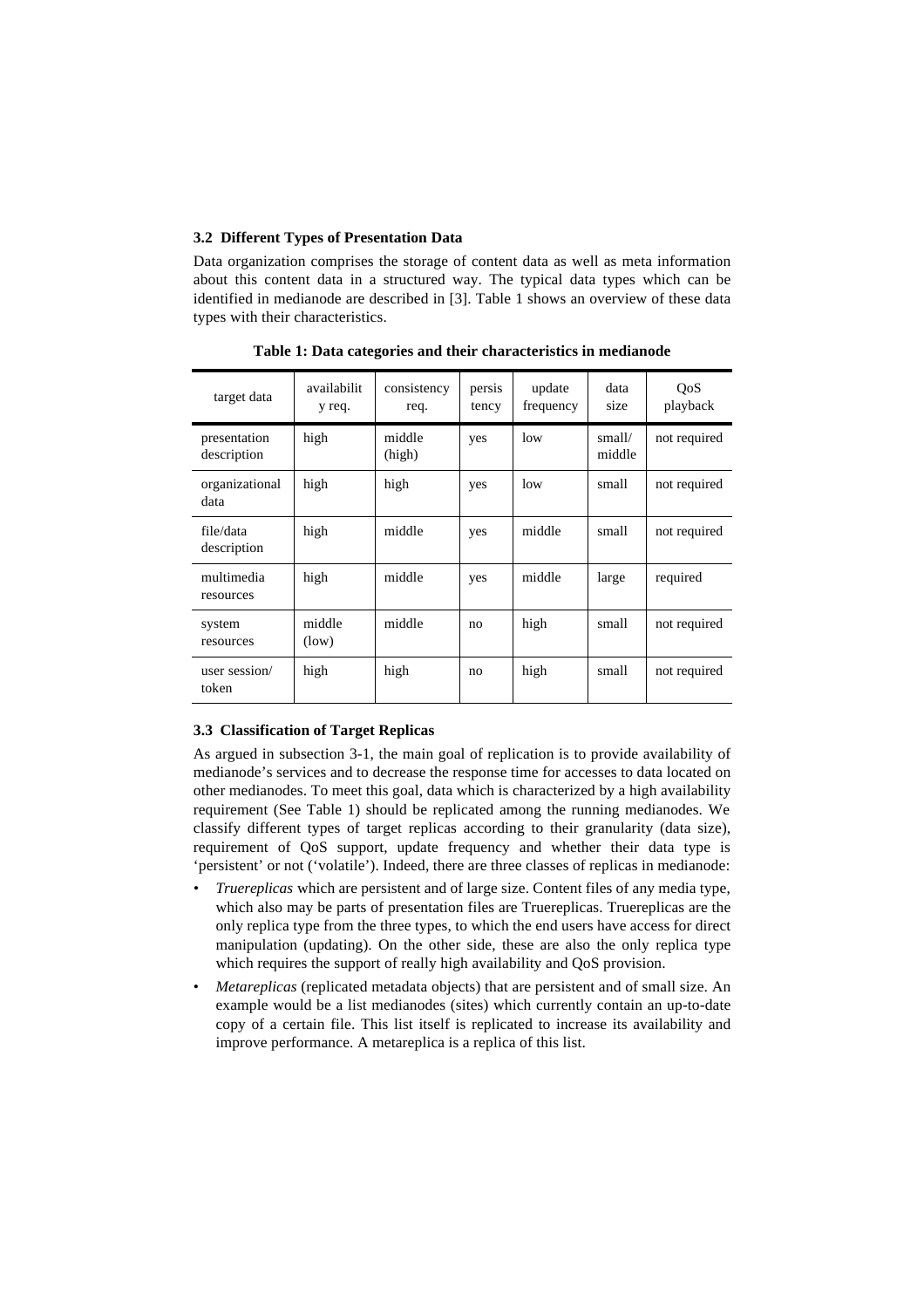• *Softreplicas* which are non-persistent and of small size. This kind of replicas can be used for reducing the number of messages exchanged between the local and remote medianodes, and thereby reducing the total service response time. I.e., if a local medianode knows about the available local system resources, then the local replication manager can copy the desired data into the local storage bow, and the service that is requested from users which requires exactly the data can be processed in a shorter response time. Information about the available system resource, user session and the validity of user tokens are replicas of this type.

All replicas which are created and maintained by our replication system are an identical copy of original media. Replicas with errors (non-identical copy) are not allowed to be created. Furthermore, we also do not support any replication service for function calls, and elementary data types.

## **3.4 The Replication Mechanism**

## **3.4.1 Replication Model**

Basically, our replication system does not assume a client-server replication model, because there are no fixed clients and servers in the medianode architecture; every medianode may be client or server depending on its current operations. Peer-to-peer model with the following features is used for our replication system:

(a) Every replica manager keeps track of a local file table including replica information.

(b) Information whether and how many replicas are created is contained in the every file table. I.e. each local replica manager keeps track of which remote replica managers (medianode) are caching which replicas.

(c) Any access to the local replica for reading is allowed, and guaranteed that the local cached replica is valid until notified otherwise.

(d) If any update happens, the corresponding replica manager sends a multicast-based update signal to the replica managers which have the replica of the updated replica and therefore members of the multicast group.

(e) To prevent excessive usage of multicast addresses, the multicast IP addresses through which the replica managers communicate can be organized in small replica sub-groups. Examples for such sub-groups are file directories or a set of presentations about a same lecture topic.

## **3.4.2 Update Distribution and Transport Mechanism**

The update distribution mechanisms in medianode differs between the three replica types and their concerning managers. This is due to the fact that the three replica types have different levels of requirements on and characteristics of high availability, update frequency and consistency QoS (see Table 1). Experience from GLOVE[4] and [5] also shows that differentiating update distribution strategies makes sense for web and other distributed documents. The medianode's replication system offers an unique interface to the individual update signalling and transport protocols which are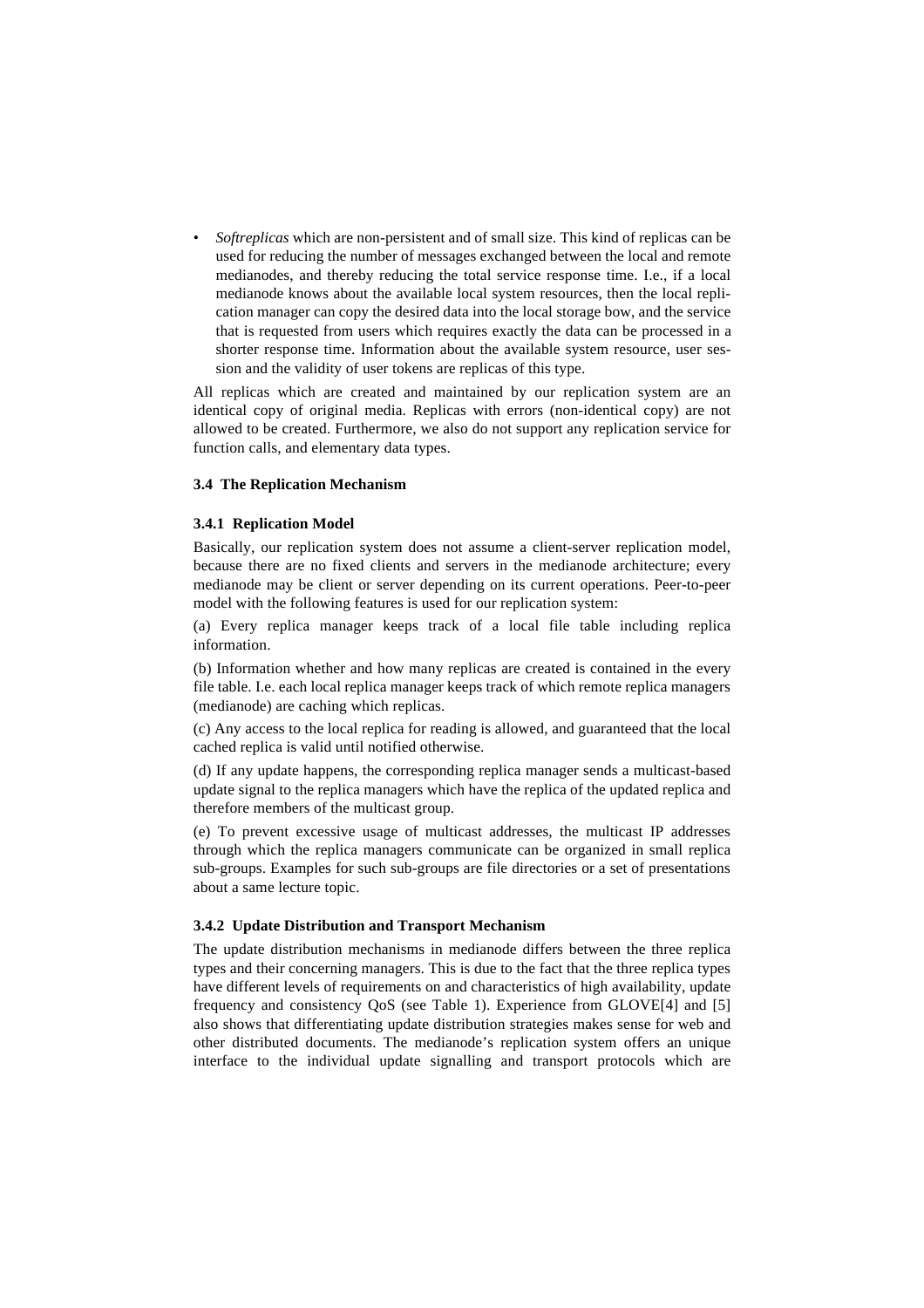selectively and dynamically loaded and unloaded from the replica transport manager that is implemented as an instance of medianode's access bow. Possible update transport and signalling protocols are:

- RPC protocol [2,10]as a simple update distribution protocol. This mechanism is mainly used at the first step of our simple and fast implementation.
- A *multicast based RPC* communication mechanism. In this case, the updates are propagated via multicast other replica managers which are members of the multicast group. *RPC2* [7,11] is a good candidate for the first implementation. *RPC2* also offers the transmission of large files, such as the updated AV content files or *diff*-files, by using the *Side Effect Descriptor*. But, the *RPC2* with *Side Effect Descriptor* does not guarantee any reliable transport of updates.
- LC-RTP based reliable multicast protocol: LC-RTP (Loss Collection-Realtime Transport Protocol)[12] is originally developed as an extension of RTP protocol to support the reliable video streaming within the medianode project. Therefore, we adopt LC-RTP and check the usability of the protocol, depending on the degree of reliability required for the individual groups of replicas.

## **3.4.3 Approaches for Solving Conflicting Updates and for Resolving Conflicts**

The possible conflicts that could appear during the shared use of presentational data and files are either (a) update conflict when two or more replicas of an existing file are concurrently updated, (b) naming conflict when two (or more) different files are given concurrently the same name, and (c) update/delete conflict that occur when one replica of a file is updated while another is deleted. In most existing replication systems, the conflict resolving problem for update conflicts was treated as a minor problem. It was argued that most files do not get any conflicting updates, with the reason that only one person tends to update them[9]. Depending on the used replication model and policy, there are different approaches of which our replication system uses the following strategies [7,8,13,14,15]:

- Swapping to exchange the local peer's update with other peer's updates;
- Dominating to ignore the updates of other peers and to keep the local update as a final update;
- Merging to integrate two or more updates and build one new update table;

# **4 Implementation**

We have implemented a prototype of the proposed replication system model on a Linux platform (SuSe 7.0, Redhat 6.2). Implemented are the media (file) and its replica manager (ReplVerifierBow), update transport manager (ReplTransportBow), replica service APIs which are Unix-like file operation functions such as open, create, read, write, close (ReplFileSysBow), and a session information storage bow (VolatileStorBow) which maintains user's session and token information.

#### **4.1 Bow Description**

Table 2 gives a short descriptions of bows which implement medianode's basic functions and the services of our replication system.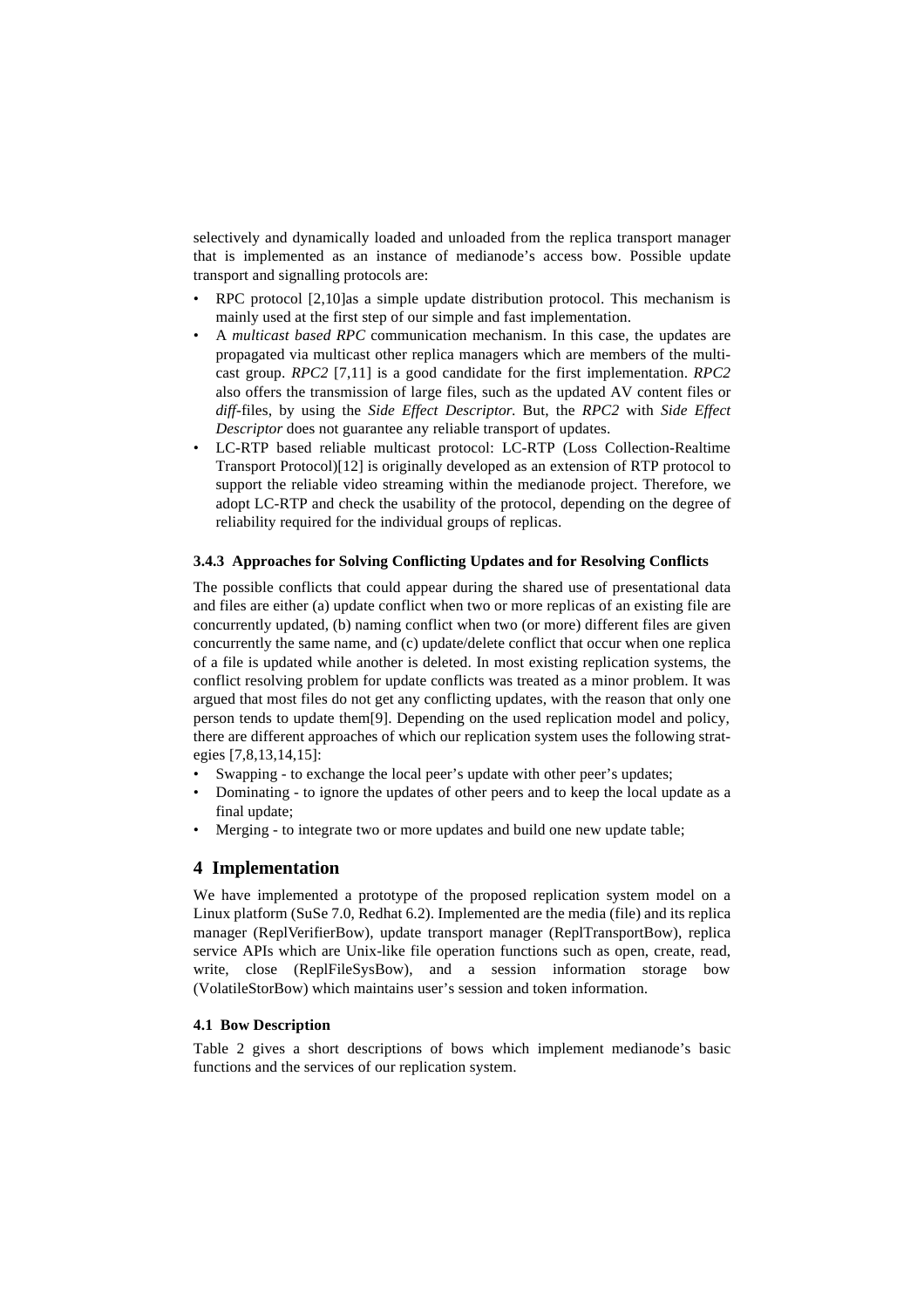| Bow                  | Description                                                                                                                                                                                                                                                                                                                                        |  |  |
|----------------------|----------------------------------------------------------------------------------------------------------------------------------------------------------------------------------------------------------------------------------------------------------------------------------------------------------------------------------------------------|--|--|
| <b>MNBow</b>         | • addressible via an unique bow identifier and version number<br>• uses request and response queues and dispatcher threads<br>• defines request processing routine                                                                                                                                                                                 |  |  |
| MNAccessBow          | • child class of MNBow and implements access bow API<br>• offers RPC server modules and enables RPC connection from<br>web server<br>• HTML-based presentation files are provided via this bow                                                                                                                                                     |  |  |
| ReplTransportBow     | • child class of MNBow and a variant of access bow<br>• implements the transport managers for replication service<br>• offers transport protocol modules such as RPC, RPC2, and LC-<br>RTP (LC-FTP)                                                                                                                                                |  |  |
| (GUI)TelnetBow       | • child class of MNBow and a variant of access bow<br>• offers TCP server modules<br>• acts as telnet server and provides information which medianode<br>maintains such a list of bows loaded by the core, memory usages<br>of a certain medianode's process running etc.<br>• GUIBow implements a TelnetBBow with a graphical user inter-<br>face |  |  |
| <b>MNVerifierBow</b> | • child class of MNBow and implements verifier bow API<br>• offers modules needed for user authentication                                                                                                                                                                                                                                          |  |  |
| ReplVerifierBow      | • child class of MNBow and a variant of verifier bow<br>• implements the media (file) and replica managers for replication<br>service<br>• maintains the three replica tables                                                                                                                                                                      |  |  |
| <b>MNStorageBow</b>  | • child class of MNBow and implements storage bow API                                                                                                                                                                                                                                                                                              |  |  |
| FileBow              | • child class of MNStorageBow<br>• implements functions for local file operation<br>• no interface routine support for replication service                                                                                                                                                                                                         |  |  |
| <b>XMLBow</b>        | • child class of MNStorageBow<br>• offers modules for dynamic generation of presentation files<br>• no interface routine support for replication service                                                                                                                                                                                           |  |  |
| ReplFileSysBow       | • child class of MNStorageBow<br>• implements functions for local file operation<br>• implements interface routines for replication service                                                                                                                                                                                                        |  |  |
| VolatileBow          | • child class of MNStorageBow<br>• implements functions for maintaining volatile data such as<br>memory usage information<br>• implements interface routines for replication service                                                                                                                                                               |  |  |

**Table 2: A summary of medianode's bows used for our replication system**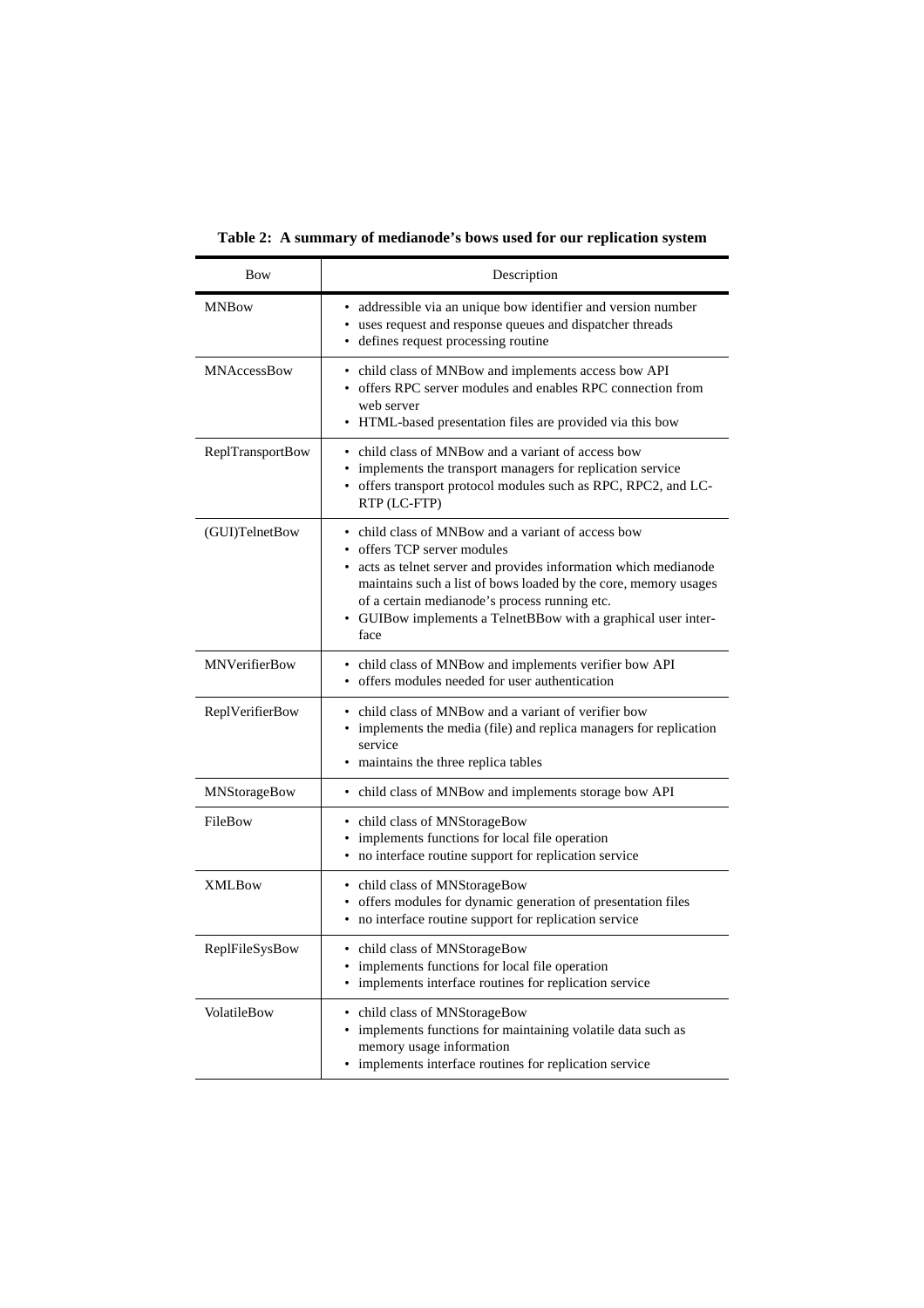## **4.2 Presentation Service without Replication Support**

The interaction model for medianode's bows is based on a 'request-response' communication mechanism. A bow which needs to access data or services creates a request packet and sends it to the core. According to the request type, the core either processes the request packet directly, or forwards it to a respective bow. The processing results are sent to the origin bow in a response packet. The request and response packets contain all necessary information for the communication between bows as well as for processing the requests.

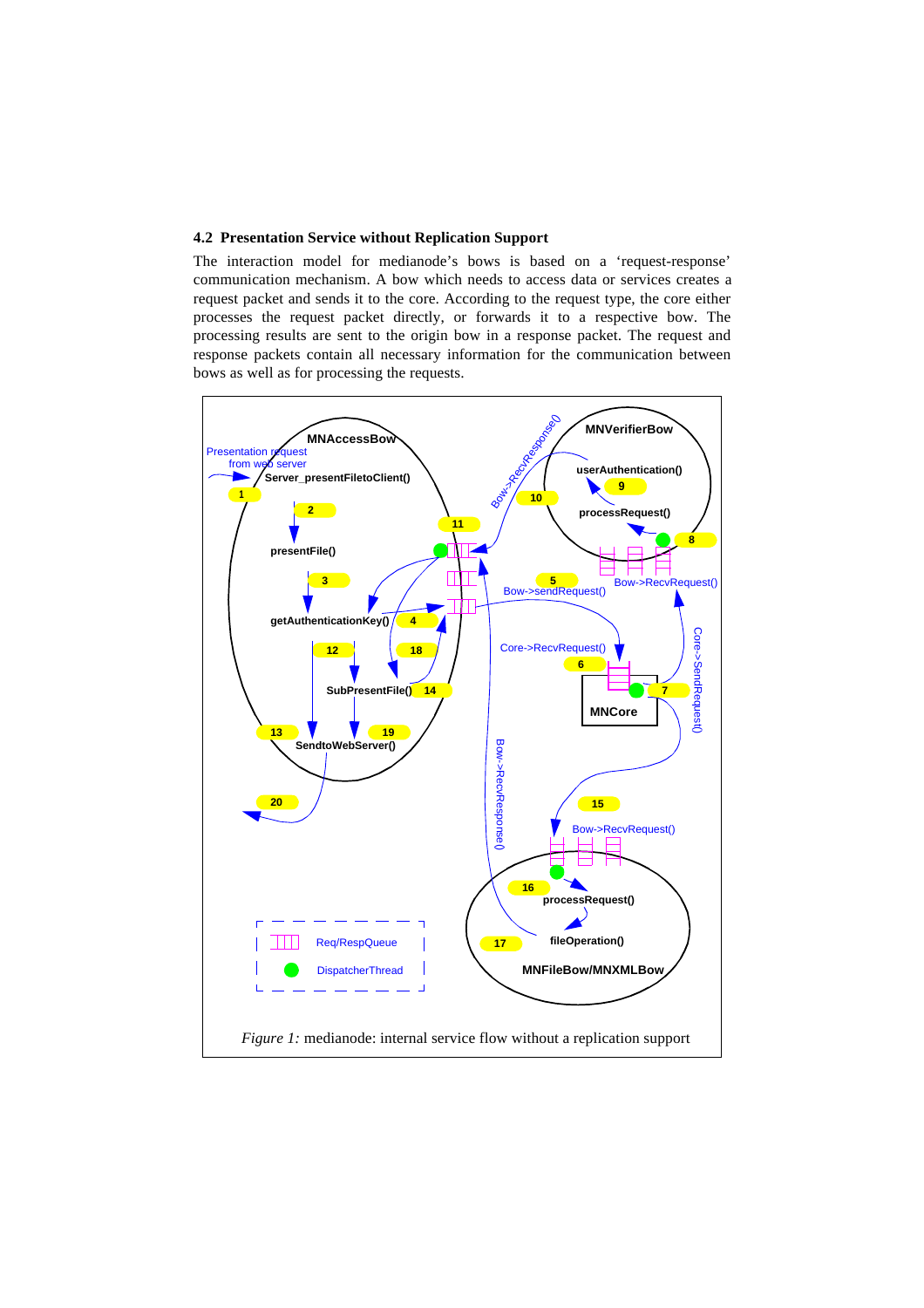Based on this request-response mechanism, we experimented some presentation scenarios with and without a replication service. Figure 1 shows one example of presentation services without a replication system. Upon receiving a presentation request from user via web server, the MNAccessBow creates first a request packet to check user's authentication (steps  $1~-4$ ) and sends it via the core (steps  $5~-7$ ) to MNVerifierBow which puts authentication test value into a response packet and sends it to the origin bow, MNAccessBow (steps 8~11). In the case of a successful authentication, MNAccessBow creates a request packet to get the required presentation data and sends it via the core to a corresponding storage bow (steps 12~15). Either MNFileBow or MNXMLBow, it depends on the requested (media) data type, checks whether the data exists locally, and then creates a response packet which contains either a file handle or an error message, sends it to the MNAccessBow (steps 16~18). MNAccessBow sends then to the web server a response which is either an authentication failure message or a presentation file.

#### **4.3 Presentation Service with Replication Support**

#### **4.3.1 Initialization of MediaList and Replica Tables**

In this subsection, we describe the medianode's operation flow with the replication service. Basically, the replication service in medianode begins by creating media list and replica tables of the three replica types in each medianode. As shown in Figure 2, ReplFileSysBow sends a request packet via the core to ReplVerifierBow for creating a media list for media data which locate in the local medianode's file system (steps  $1~2$ ). Upon receiving the request packet, ReplVerifierBow creates media list which will be used to check the local availability of any required media data (step 3). ReplVerifierBow then builds the local replica tables for the two replica types, *Truereplicas* and *Metareplicas,* if the replica information exists already. A medianode configuration file can specify the default location where replica information is stored. Every type of replica table contains a list of replicas with the information about organization, replica volume identifier, unique file name, file state, version number, number of replicas, a list of replica, a multicast IP address, and some additional file attributes, such as access right, creation/modification time, size, owner, and file type. The third replica table for the *Softreplicas* to which the local system resource, user session and token information belong may be needed to be created in terms of memory allocation, and the contents of this table can be partly filled when users request some certain services. Once the replica tables are created, they are stored in the local file system and accessible persistently.

#### **4.3.2 Maintaining Replica Tables**

In medianode, these three replica tables are maintained locally by the local replication manager. So, there is no need to exchange any update-related messages for the files of which there is no replica created. This approach increases the system resource utilization, especially network resources, by decreasing the message numbers exchanged between the replication managers among the distributed medianodes. But, when any medianode wants to get a replica from the local replica tables, the desired replica ele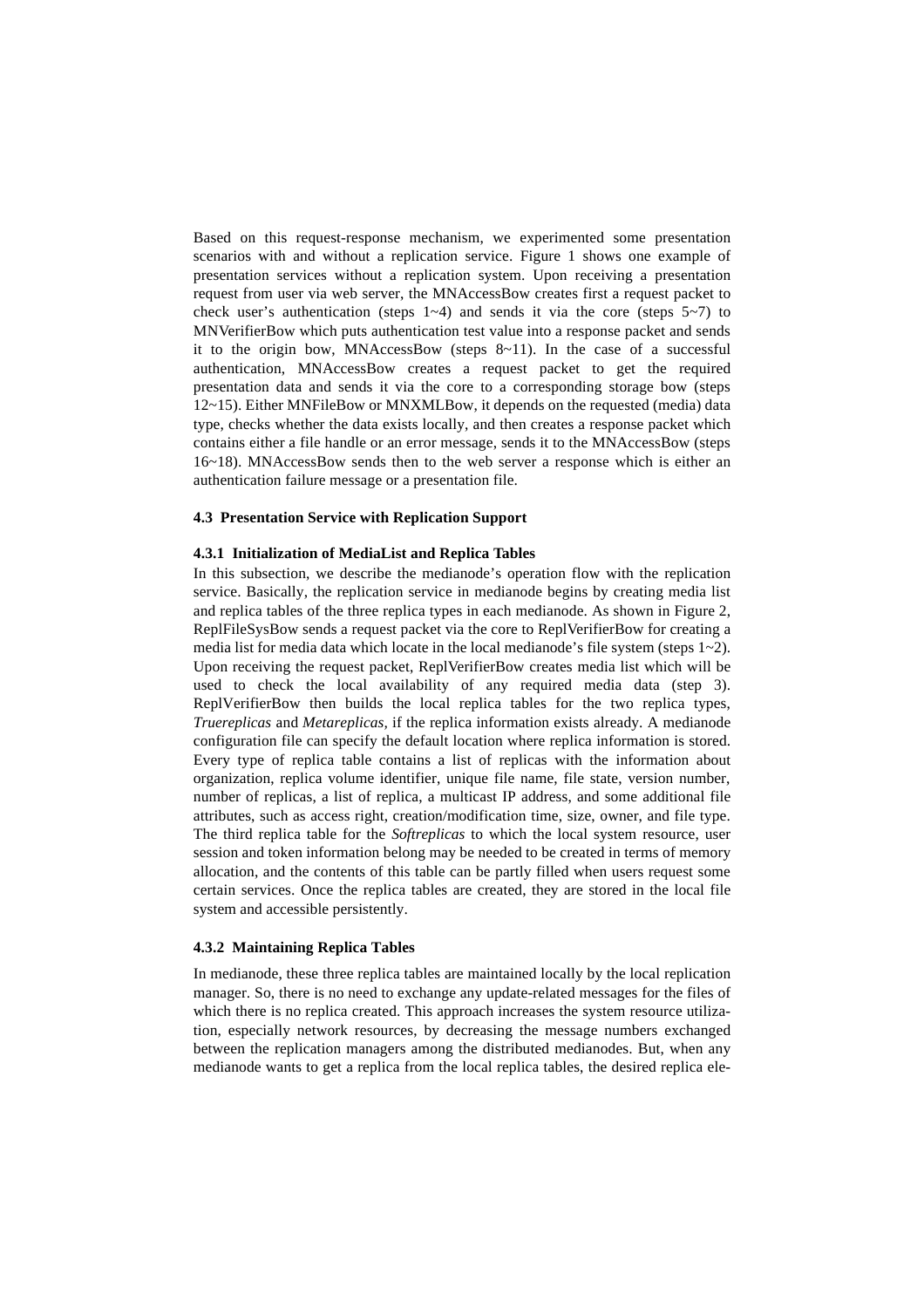ments are copied to the target medianode, and the replication manager at the target medianode keeps these replica elements separate in another replica table which is used only for the management of remote replicas, i.e. for the management of replicas for which their original files are stored in a remote medianode.

# **4.3.3 Acquiring a Replica to Remote Replication Managers**

Upon receiving the service requests (data access request) from users, the local medianode attempts to access the required data in a local storage bow (ReplFileSysBow) (step 4~5).

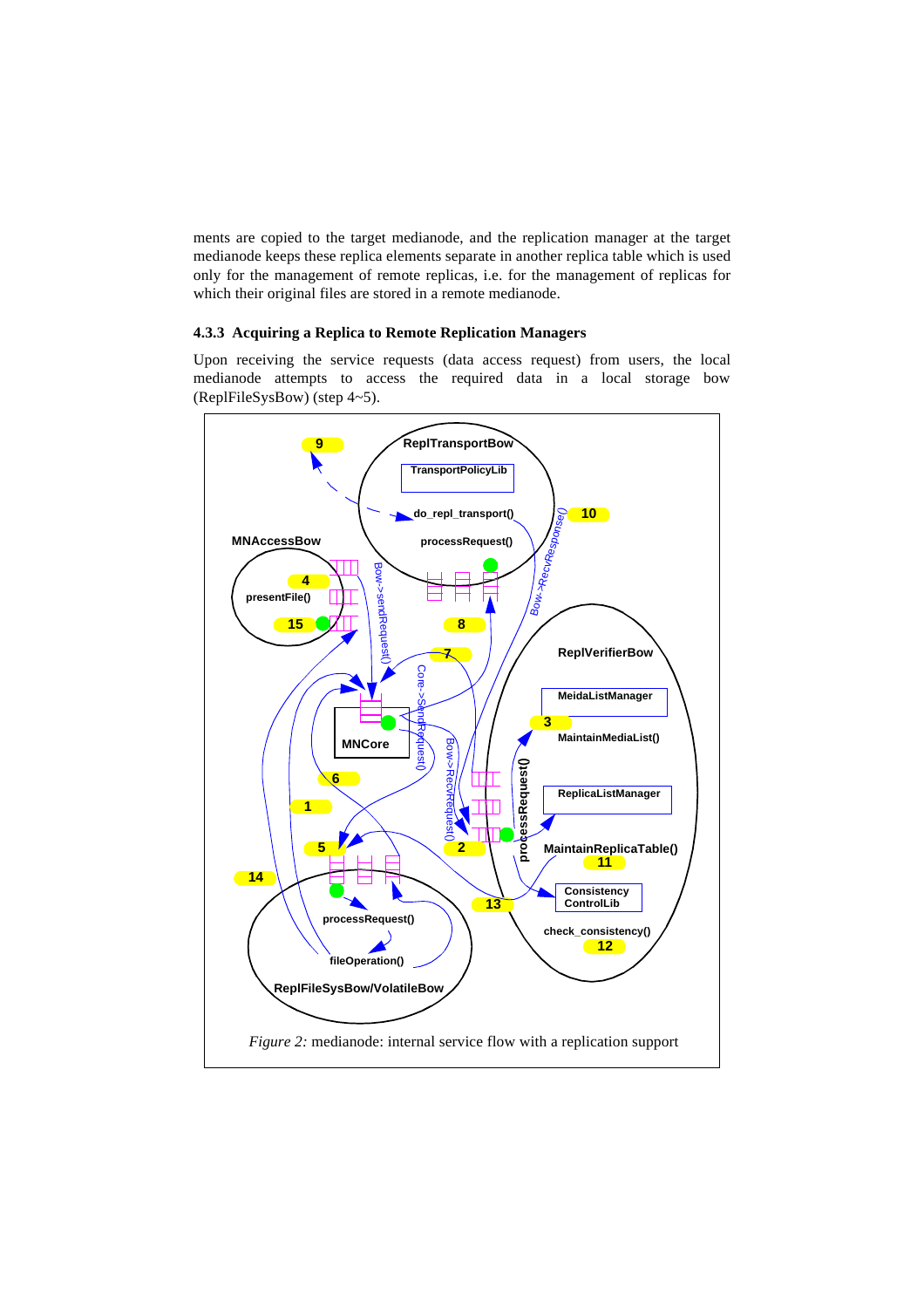In the case, when the data is not available locally, the local ReplFileSysBow sends a request packet to ReplVerifierBow to get a replica for the data. The ReplVerifierBow then start a process to acquire a replica by creating a corresponding request packet which is passed to ReplTransportBow (steps 6~8). The ReplTransportBow multicasts a data search request to all the peer replication managers and waits for replication managers to respond (step 9). The list of medianodes to which the multicast message is sent can be read from the medianode's configuration file. Whether the ReplTransportBow waits for all responses or receives the first one is dependent on the optimization policy which is given as configuration flag. After receiving the target replica, the ReplTransportBow sends a response packet to the ReplVerifierBow which then updates the corresponding replica tables, i.e. ReplVerifierBow adds the new replica element to the Truereplicas table and its metadata to the Metareplicas table, respectively (steps 10~13). Finally, the local ReplFileSysBow which originally issued replica creation request creates a response packet including the replica handle and then sends it to the MNAccessBow (steps  $14~15$ ).

## **5 Summary and Future Works**

In this paper, we presented the replication mechanism of our distributed media system *medianode*, and described the design and implementation architecture of the prototyped replication system. The main contributions of this paper are (1) to identify the new replication requirements for distributed multimedia systems, and (2) to build a replication mechanism for distributed multimedia systems, which supports the individual QoS characteristics of multimedia data and uses system resource usage information. To achieve these targets, we first studied the characteristics of presentational media types which are handled in medianode, identified replica units and granularity. These have not been considered and not supported in existing replication mechanisms. We then built a QoS-aware replication mechanism, in which the decision whether and when a replica should be created from original file is made by checking the QoS characteristics of the requested media and the current usages of available system resources, for distributed multimedia systems based on the new requirements and the result of feature surveys.

The next working steps would be to design other replication services which provide service implementations such as predictive replication to increase access availability and to reduce latency. Similar approaches are Hoarding[7, 19], prefetched caching and resource reservation in advance[20].

# **6 References**

- [1] The medianode project. (web site http://www.httc.de/medianode).
- [2] G. Coulouris, J. Dollimore and T. Kindberg. *Distributed Systems*, 3rd Ed., Chapter 1,8,14 and 15, Addison-Wesley, 2001.
- [3] G. On, M. Zink, M. Liepert, C. Griwodz, J. Schmitt, R. Steinmetz. Replication for a Distributed Multimedia System. In *Proc. of ICPADS2001*, pp.37-42, 2001.
- [4] G. Pierre, I. Kuz, M. van Steen and A.S. Tanenbaum. Differentiated Strategies for Replicating Web documents, In *Proc. of 5th International Workshop on Web*